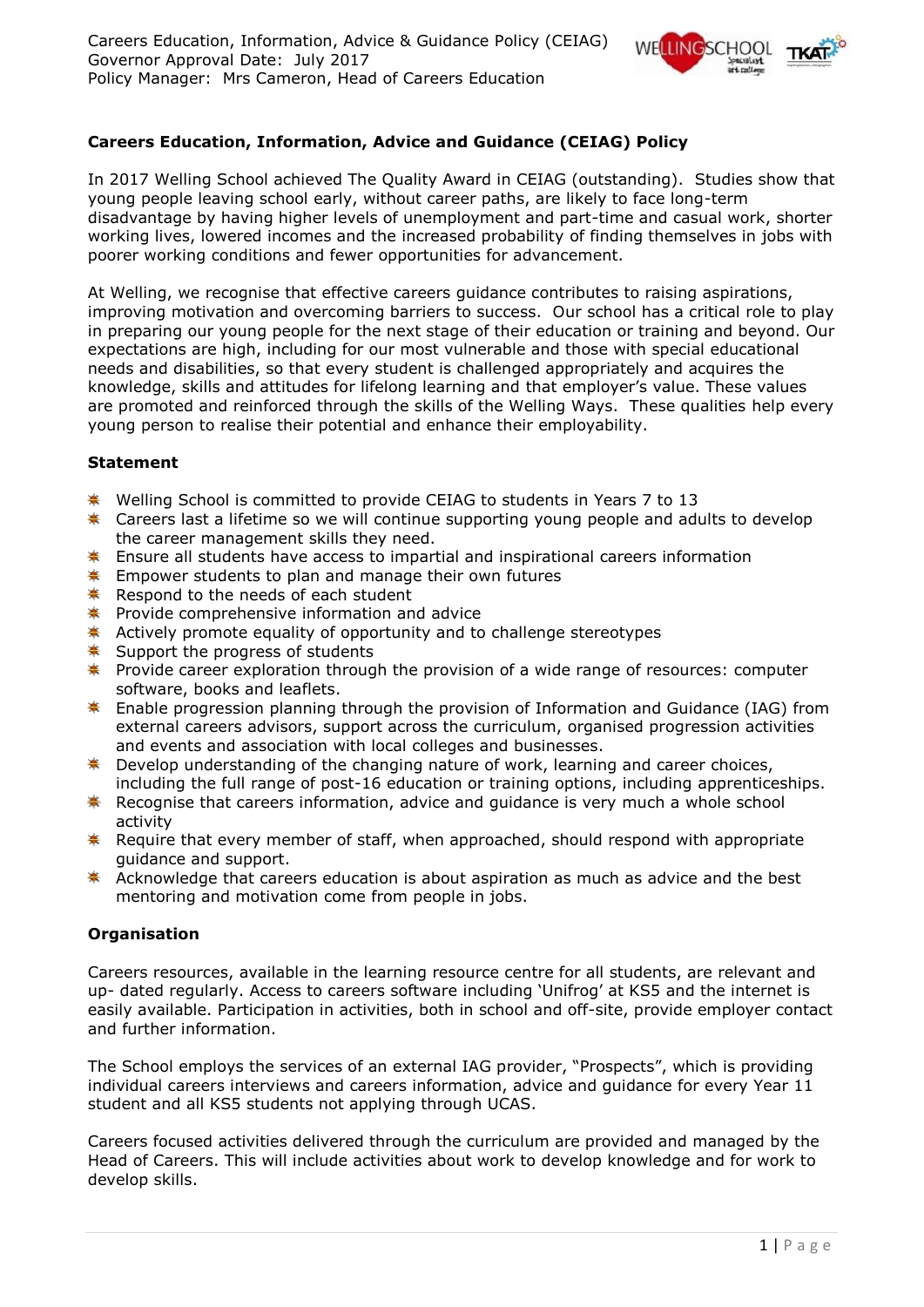Training needs are identified and offered to all relevant staff as opportunities arise. Information is then brought back in to school and shared with other staff members.

# **Head of Careers**

- $*$  is responsible for the delivery of Careers Education and the coordination of Information Advice and Guidance at KS3, KS4 and KS5;
- $*$  is responsible for the organisation and administration of work experience at KS4 and KS5;
- **\*** liaises with students, the Independent Careers Adviser, tutors, parents and governors;
- \* facilitates the provision of Information, Advice and Guidance making best use of available time and resources;
- **\*** Identifies and promotes links with local and national employers and their organisations;
- $*$  assists in the provision of extended work experience plans, for appropriate individuals, in conjunction with others e.g. Leadership Team, Heads of Year, tutors, parents, Prospects Personal Adviser and the Inclusion Unit Manager;
- $*$  evaluates events and the contributions of outside agencies to ensure that aims are met;
- $*$  organises visits to local colleges, work-based education and training providers;
- \* works with the relevant Head of Year to identify appropriate opportunities for supplementary local college and work-based education;
- \* sources and maintains an effective collection of published material, including training provider prospectuses, and computer based resources, to assist students in making informed career choices;
- prepare, deliver and support careers related aspects to contribute to relevant KS3 curriculum;
- **\*** Links with local and national employers and their organisations will be pursued in order to enhance the careers information, advice and guidance which is available to the students;
- **EX** Provides independent and impartial careers information, advice and quidance that can be accessed by any student on request;

The Head of Sixth Form has the responsibility of supporting students in making Higher and Further Education related decision, UCAS applications and for those considering employment after Year 13. This support includes access to the 'Unifrog' platform, talks by outside speakers and attendance at selected, appropriate, special events.

### **Arrangements**

KS3 Provision

- **\*** Curriculum support in all subjects promoting related job advice.
- **Allotted time through tutor-time for self-development focusing on lifestyle and progression.**
- \* An introduction to the careers resources in the learning resource centre.
- Assemblies and other information on KS4 options including vocational courses.
- **\*** Provide a better understanding of their strengths, achievements and weaknesses and support to evaluate how these might inform future choices in learning and work.
- $*$  Develop a better understanding of the full range of 14-19 opportunities for progression
- $*$  An understanding of some of the qualities, attitudes and skills needed for employability through the Welling Ways.
- \* Online careers resources to research information about opportunities and apply their findings to help to make informed choices for Key Stage 4 Options.

### KS4 and KS5 Provision

- Produced a challenging but realistic plan for future learning and work, by relating a 秦 student's abilities, attributes and achievements to the goals they have set themselves.
- Cultivate self-knowledge, career management and employability skills.
- **\*** Provide ICT software and other sources of advice to investigate and explore future choices and progression routes.
- \* One week block work experience placement which focuses on students' future career aspirations, where possible, allowing learning about work through the experience of the world of work.
- \* Parent evenings and some assemblies are supported by external IAG provider.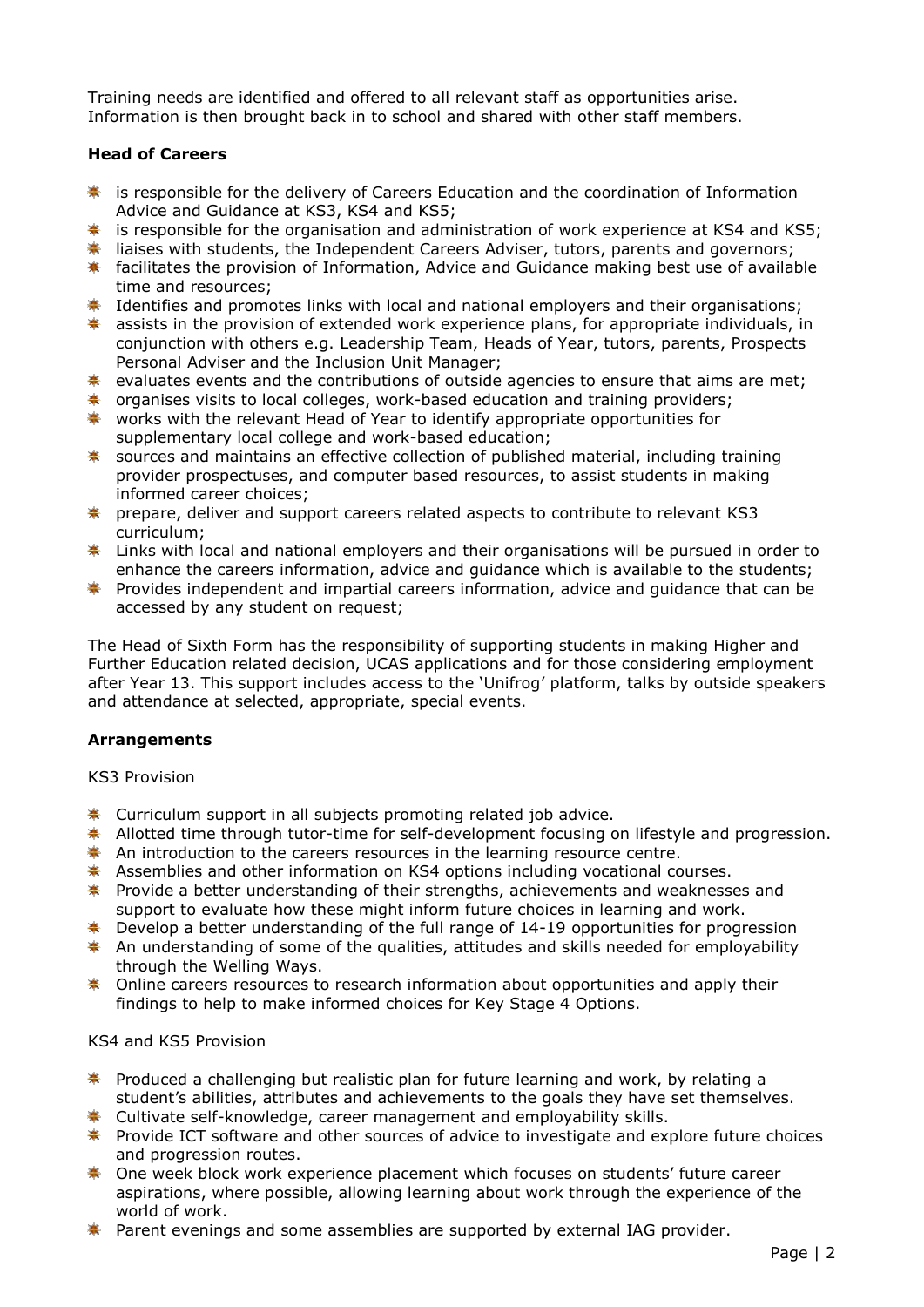- **★** Careers interview for every Year 11 student
- **\*** Mock Interviews, where deemed advantageous
- **K** Internal and external Careers Fairs.
- **K** Further Education, College & University presentations and information on Open Day dates.
- **EXECUTE:** Resources and support to complete post-16 application procedures, including course
- choices through UCAS Progress, CVs, personal statements, and preparation for interview.
- **★** Close monitoring of vulnerable students.

Through one to one or small group's careers meetings independent and impartial careers information, advice and guidance can be accessed by any student on request. All students receive at least one face-to-face or small group careers interview with a level 6 trained careers adviser, currently via Prospects. During careers interviews, all students are helped to develop a careers action plan.

Those most at risk of becoming NEET (not in employment, education or training), and the reasons why, are identified, targeted and prioritised when scheduling one to one careers interviews. Those most at risk of disengaging from learning, and the reasons why, are identified, targeted and prioritised when scheduling one to one careers interviews. Pupil Premium student receive a face-to-face interview at key decision making points during their education to inform progression and are made aware of all available learning pathways open to them.

Using the school website, tutor time, careers meetings and assemblies, the school advertises the open days and evenings for all local education providers to all students and their parents throughout education phases and transition between key stages. Students are made aware of the National Apprenticeship Service and National Careers Service

Students receive opportunities to attend national skills and careers events, for example Skills London, Bexley Apprenticeship Evening, Careers London, and local Business Open Evenings.

### Employer Engagement

We are committed to engaging with our local employers and professional communities to ensure that our students have access to information and guidance on the world of work. Through Work placements / invites to careers events.

The school organises information events for students and their parents to which all local providers of education and training are invited and actively engaged in offering advice. These include Parents' Evenings, KS4 and KS5 Courses information evenings and Open Evenings.

### Evaluating the effectiveness of our CEIAG

External Evaluation. The school achieved The Quality Award in CEIAG (outstanding) in 2017. The quality of careers education is evaluated by the analysis of the destinations of students after they have left the school and, where available, information about their progress in further or higher education, training and employment. The effectiveness of guidance activities is evaluated through:

- **\*** Attainment and achievement key indicators.
- **★** Destinations of our students.
- Analysis of monitoring information as above.

We will know we have been successful when we have higher numbers of students progressing to universities, colleges, further education, apprenticeships, traineeships, and other positive destinations such as employment. We will aim to close the gap in destinations between young people from disadvantaged backgrounds and others.

We use the Destination Measures data, published by the Department for Education, to assess how successfully our students make the transition into the next stage of education or training, or into employment and data provided to us by Prospects e.g. Year 11 Leavers destinations.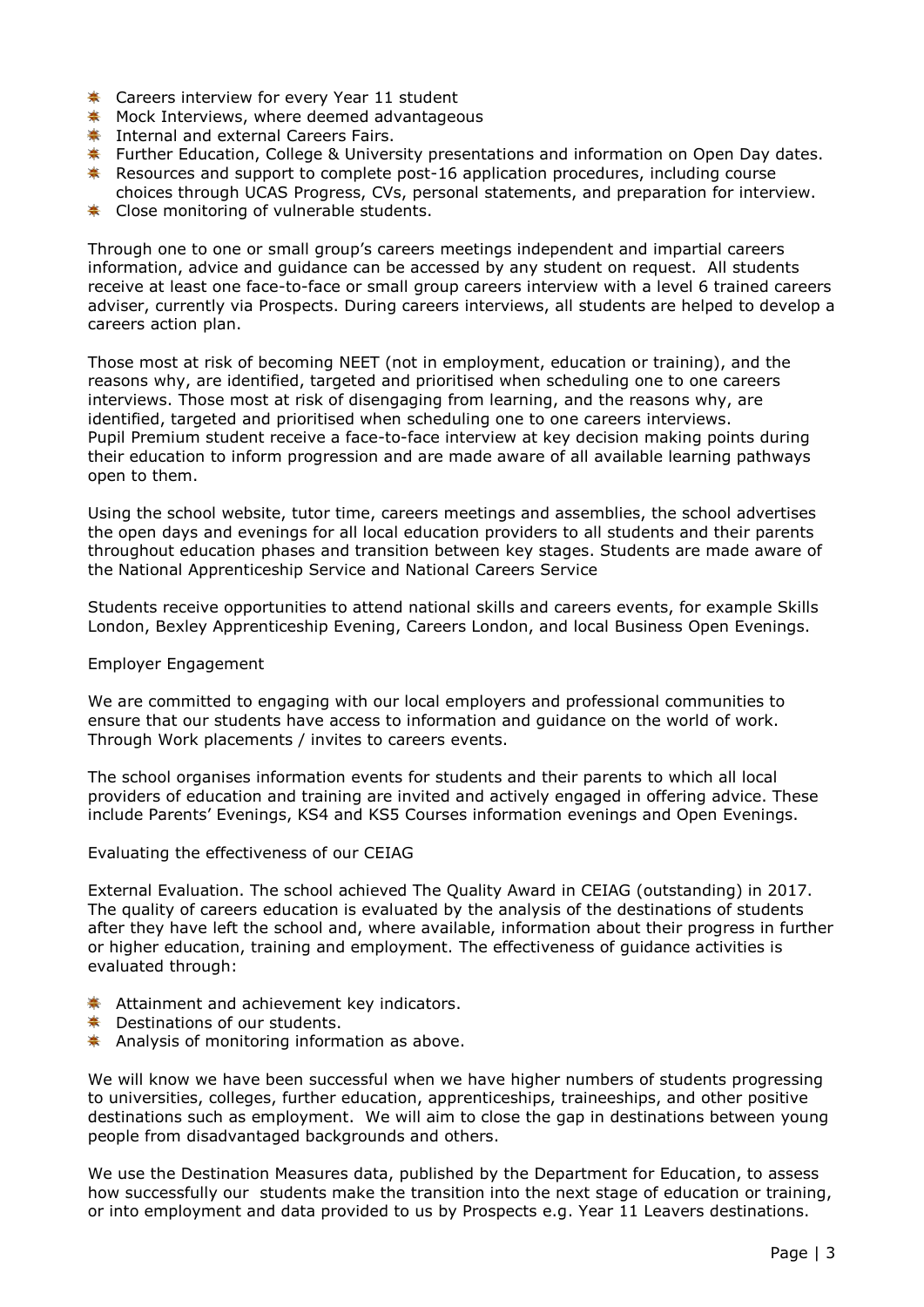# **Equalities**

The school consciously works to prevent all forms of stereotyping in the advice and guidance we provide, to ensure that boys and girls from all backgrounds and diversity groups consider the widest possible range of careers.

## Statutory Duty

The statutory duty requires that the school complies with January 2018 Guidance on ' Careers Guidance and access for education and training providers'. The policy is built around the Gatsby Benchmarks of:

- **\*** providing a stable careers programme;
- $*$  learning from career and labour market information ;
- $*$  addressing the needs of each pupil;
- **k** linking curriculum learning to careers;
- $\textcolor{blue}{\textbf{*}}$  encounters with employers and employees;
- **\*** experiences of workplaces;
- **\*** encounters with further and Higher Education, access to providers of technical education and apprenticeships;
- **<del>☀</del>** Personal Guidance.

The statutory duty requires governing bodies to ensure that all registered pupils at the school are provided with independent careers guidance from year 8 (12-13 year olds) to year 13 (17- 18 year olds).

The governing body must ensure that the independent careers guidance provided:

- ≛ is presented in an impartial manner, as defined *as showing no bias or favouritism towards a particular education or work option;*
- $*$  includes information on the range of education or training options, including apprenticeships and other vocational pathways;
- $*$  is guidance that the person giving it, considers will promote the best interests of the students to whom it is given.

Duty to participate in education or training after 16

The Government has raised the participation age (RPA) so that all young people in England are now required to continue in education or training beyond the age of 16. The school recognises that young people need to be clear about the duty and what it means for them. In particular students must be clear that young people are not required to stay in school; that they can choose how to participate which might be through:

- $*$  full time study in a school, college or training provider;
- $\ast$  an apprenticeship, traineeship or supported internship;
- $*$  full time work or volunteering (20 hours or more) combined with part time accredited study.

Links with other policies

This policy written is based on the most recent statutory DfE 'Careers guidance and access for education and training providers – January 2018, "Going in the Right Direction" and in light of new statutory guidance for governing bodies, school leaders and school staff published by the DfE in March 2015, "Careers Guidance and Inspiration in Schools" and non-statutory guidance "Careers Guidance and Inspiration in Schools". National Careers Council advice is also used to ensure the school's provision for CEIAG is meeting or exceeding national standards and recommendations.

All advice and guidance is in accordance with the 1997 Act, 2003 Regulations, 2008 Act, April 2014 Statutory Guidance, and March 2015 Statutory guidance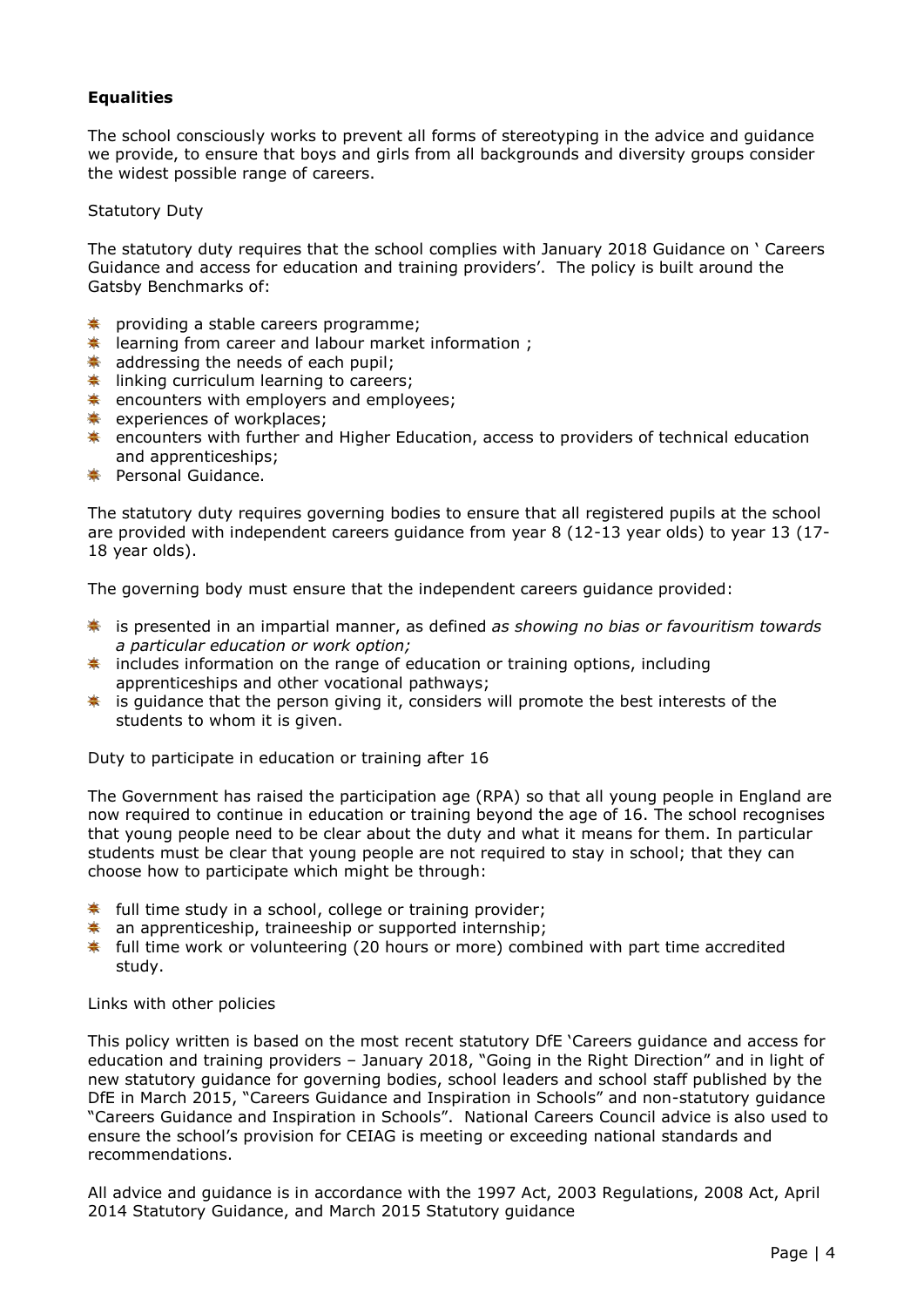# **Provider Access**

# **Introduction**

This policy statement sets out the school's arrangements for managing the access of providers to students at the school for the purposes of giving them information about the provider's education or training offer. This complies with the school's legal obligations under Section 42B of the Education Act 1997.

# **Student entitlement**

Students in years 8-13 are entitled to:

- find out about technical education qualifications and apprenticeships opportunities, as part of a careers programme which provides information on the full range of education and training options available at each transition point.
- hear from a range of local providers about the opportunities they offer, including technical education and apprenticeships – through options evenings, assemblies and group discussions and taster events.
- understand how to make applications for the full range of academic and technical courses.

### **Management of provider access requests**

### **Procedure**

A provider wishing to request access should contact Mrs Cameron- Careers Coordinator on 0208 304 8531 ext: 2867 or via email [cameronp@wellingschool-tkat.org](mailto:cameronp@wellingschool-tkat.org) 

### **Opportunities for access**

A number of events, integrated into the school careers programme, will offer providers an opportunity come into school to speak to students and /or their parents/carers. This includes the following **refer to table below** (not an exhaustive list as we regularly host providers arranged during the year as appropriate)

Please contact the careers department to identify an appropriate opportunity to conduct a visit. Whilst every effort will be made to support providers in accessing Welling School students, the school will reserve the right to withdraw this opportunity.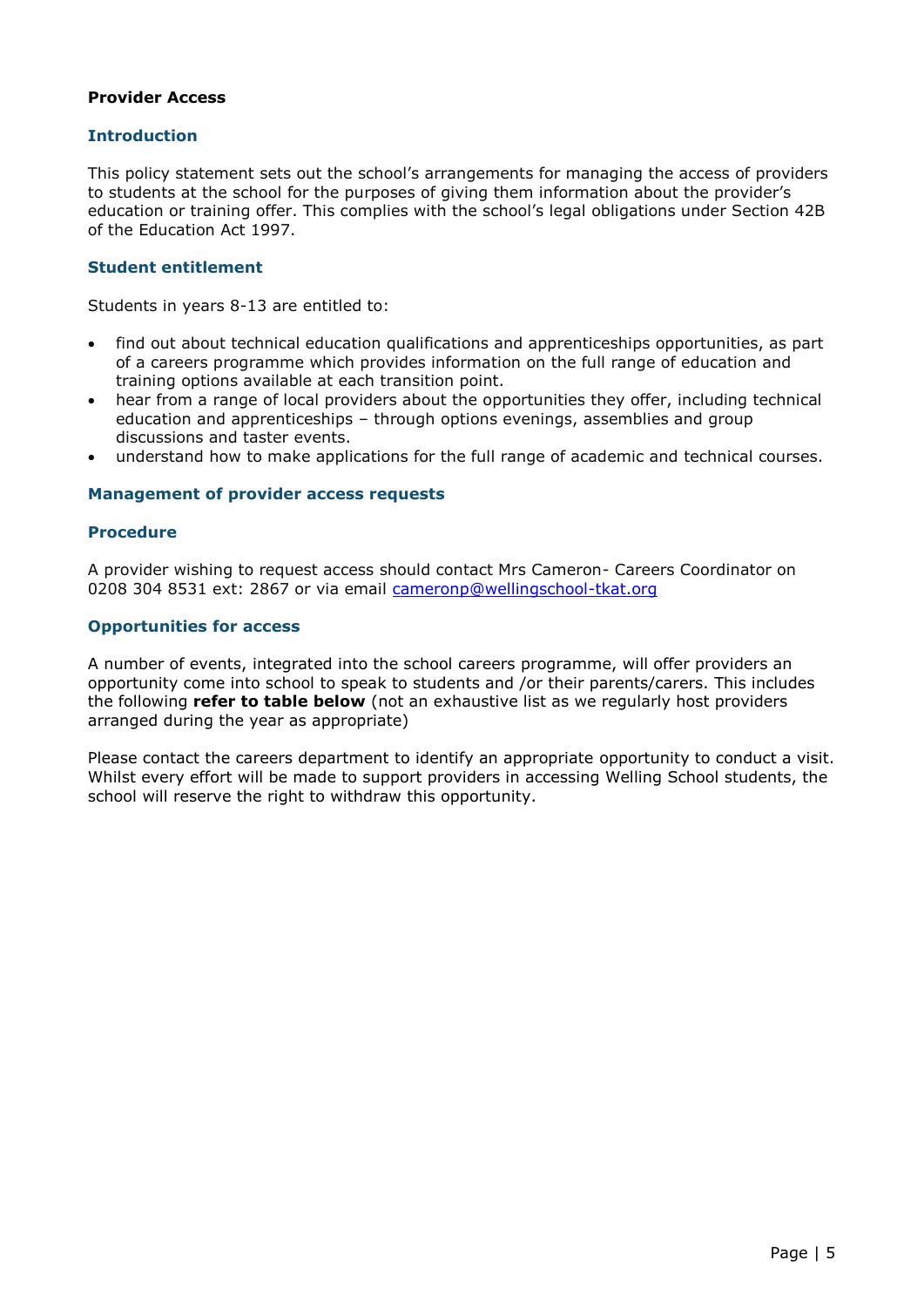|                   | <b>Autumn Term</b>                                                                                                                                                                                       | <b>Spring Term</b>                                                                                                                      | <b>Summer Term</b>                                                                                                                                                 |
|-------------------|----------------------------------------------------------------------------------------------------------------------------------------------------------------------------------------------------------|-----------------------------------------------------------------------------------------------------------------------------------------|--------------------------------------------------------------------------------------------------------------------------------------------------------------------|
| Year 7            | Assembly - Royal Navy -<br>Careers opportunities                                                                                                                                                         | Science Workshop -<br>Activity - Opportunity to<br>explore STEM                                                                         | Million Pound Drop -<br><b>Careers Focused</b><br>Based on life choices<br>Careers<br>$\bullet$<br>Life skills<br>wages<br>$\bullet$                               |
|                   |                                                                                                                                                                                                          | Assembly - Personal<br>Branding - Careers<br>Focused<br>Students informed to how<br>online presence can affect<br>their future careers. | Fitness& Wellbeing -<br>Activity - Careers Focused                                                                                                                 |
| Year <sub>8</sub> | London Southbank -<br>Activity Day - careers<br>opportunity                                                                                                                                              | Science Workshop -<br>Activity - Opportunity to<br>explore STEM                                                                         | Citizenship Workshop -<br>Activity- Opportunity to<br>explore STEM                                                                                                 |
|                   | Assembly - Royal Navy -<br>Careers opportunities                                                                                                                                                         | Assembly - Personal<br>Branding - Careers<br>Focused<br>Students informed to how<br>online presence can affect<br>their future careers  | Rah Rah Theatre Group -<br>Workshop - Careers<br>focused                                                                                                           |
| Year 9            | <b>Options Evening</b>                                                                                                                                                                                   | Assembly Apprenticeship<br>- Careers Focused                                                                                            | Assembly - Army -<br>Careers opportunity                                                                                                                           |
|                   | Options Day - Activities -<br>Careers<br><b>Fast Tomato</b><br>Bank/Careers<br>$\bullet$<br>workshop<br>Fantasy Island<br>All workshops run are<br>designed to help students<br>look to future pathways. | Apprenticeship Workshop<br>- Careers intervention<br>Students to become aware<br>of Apprenticeships and<br>options available            | Skills Challenge - Activity<br>- Careers Focused<br>CV writing<br>$\bullet$<br>Learning basic<br>$\bullet$<br>application form skills<br>interviewing<br>$\bullet$ |
|                   | Assembly - Royal Navy -<br>Careers opportunities                                                                                                                                                         | 'What's the point' –<br>Careers workshop<br>To understand<br>employability skills and<br>different careers                              | Assembly - future<br>pathways/careers<br>opportunities                                                                                                             |
|                   | Assembly - Options -<br>Careers focused                                                                                                                                                                  | Assembly - Personal<br>Branding - Careers<br>Focused<br>Students informed to how<br>online presence can affect<br>their future careers. | Fitness& Wellbeing -<br>Activity - Careers Focused                                                                                                                 |
|                   | Options Days x2 -<br>Activities - Careers<br><b>Fast Tomato</b><br>Fantasy Island<br>All workshops run are<br>designed to help students<br>look to future pathways.                                      |                                                                                                                                         |                                                                                                                                                                    |
| Year 10           | Southeast Medical Day -<br>Activity - Careers Focused                                                                                                                                                    | Assembly - Apprenticeship<br>- Careers Focused                                                                                          | Assembly - Army -<br>Careers opportunity                                                                                                                           |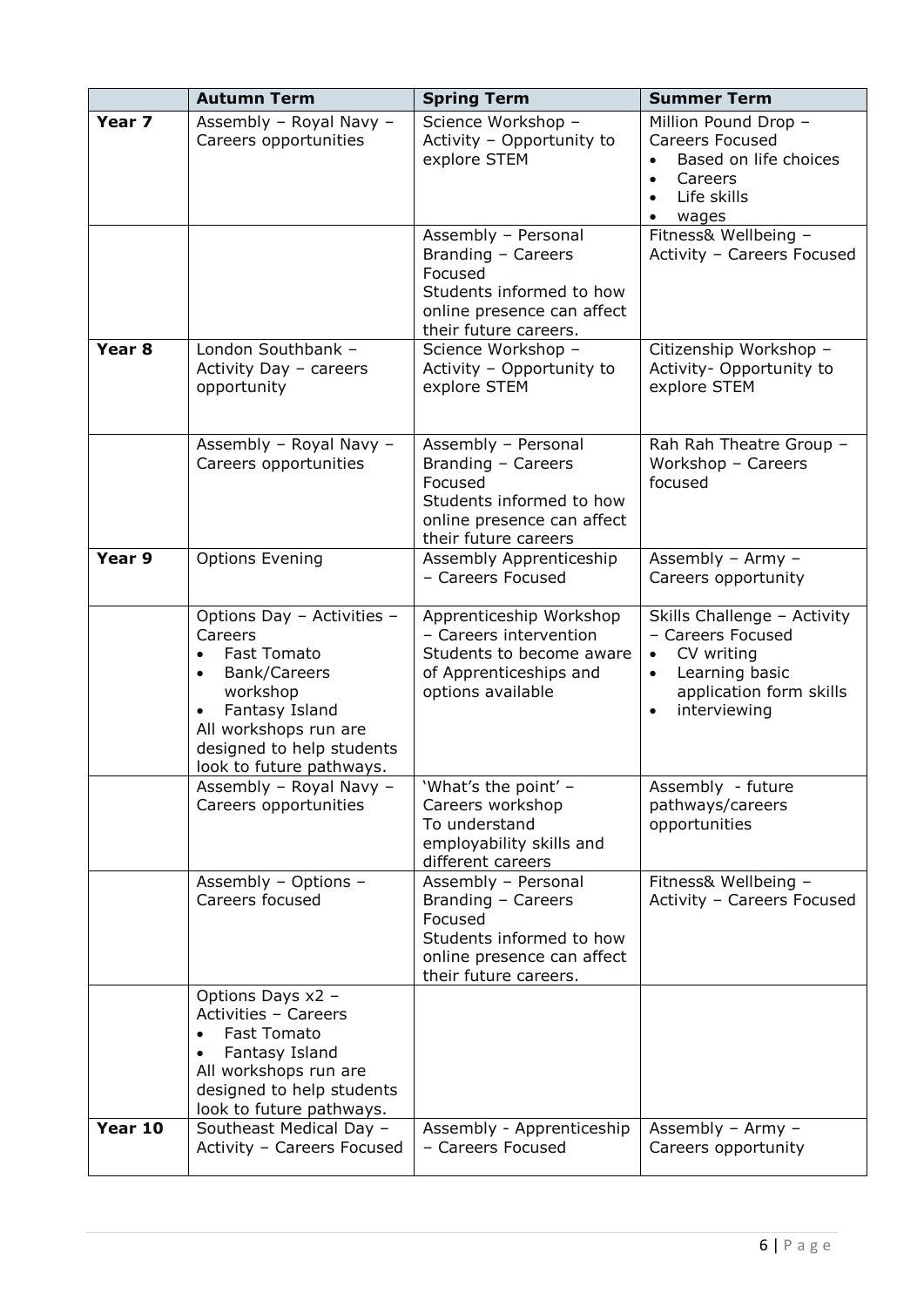|         | <b>Autumn Term</b>                                                                                                                                                                 | <b>Spring Term</b>                                                                                                                                                   | <b>Summer Term</b>                                                                                                                                   |
|---------|------------------------------------------------------------------------------------------------------------------------------------------------------------------------------------|----------------------------------------------------------------------------------------------------------------------------------------------------------------------|------------------------------------------------------------------------------------------------------------------------------------------------------|
|         | Assembly - Royal Navy -<br>Careers opportunities                                                                                                                                   | Workshop -<br>Careers/Apprenticeship<br>opportunities                                                                                                                | Skills Challenge - Activity<br>- Careers Focused<br>CV writing<br>Learning basic<br>application form skills<br>interviewing                          |
|         | Assembly -<br>Careers/Apprenticeship<br>opportunities                                                                                                                              | Assembly -<br>Apprenticeships - Careers<br>focused                                                                                                                   | Careers Assembly - Head<br>of Careers                                                                                                                |
|         |                                                                                                                                                                                    | Workshop -<br>Careers/Apprenticeships<br>opportunities<br>To understand<br>employability skills and<br>different careers                                             | Hadlow College Visit-<br><b>Careers Focused</b><br>College<br>$\bullet$<br>Apprenticeships<br>$\bullet$<br>University<br>$\bullet$                   |
|         |                                                                                                                                                                                    | Assembly - future<br>pathways/careers<br>opportunities                                                                                                               | Assembly - Army -<br>Careers opportunity                                                                                                             |
|         |                                                                                                                                                                                    | Assembly - Personal<br>Branding - Careers<br>Focused<br>Students informed to how<br>online presence can affect<br>their future careers.                              | Workshop - Activity `My<br>BNK'<br>Students<br>$\bullet$<br>understanding<br>financial capability<br>Financial education<br>$\bullet$<br>initiatives |
|         |                                                                                                                                                                                    | Assembly -<br>Apprenticeships - Careers<br>focused                                                                                                                   | Careers advice -<br>offered in Groups<br>starting with pupil<br>premium, LAC, &<br>statemented students                                              |
|         |                                                                                                                                                                                    | Assembly -<br>Apprenticeships - Careers<br>focused                                                                                                                   |                                                                                                                                                      |
| Year 11 | Careers Tutor group visits<br>Students get<br>$\bullet$<br>introduced to our<br>careers advisor<br>Advisor briefly explains<br>steps needed to take for<br>future pathways post 16 | <b>Employability Skills</b><br>workshop - Activity<br>CV writing<br>$\bullet$<br>Learning basic<br>$\bullet$<br>application form skills<br>interviewing<br>$\bullet$ | Careers appointments for<br>all year group<br>Small group sessions<br>121 sessions                                                                   |
|         | Careers appointments for<br>all year group<br>Small group sessions<br>121 sessions                                                                                                 | Careers appointments for<br>all year group<br>Small group sessions<br>121 sessions<br>$\bullet$                                                                      | Assembly LSEC College -<br>Careers opportunities                                                                                                     |
|         | Assembly - Royal Navy -<br>Careers opportunities                                                                                                                                   | Assembly -<br>Apprenticeships - Careers<br>focused                                                                                                                   | Employability Skills<br>workshop - Activity<br>CV writing<br>Learning basic<br>$\bullet$<br>application form skills<br>interviewing<br>$\bullet$     |
|         | Careers Assembly -<br>Future pathways/choices                                                                                                                                      | Tutor Time - Careers<br>Workshops delivered by<br>tutors<br>CV writing<br>$\bullet$<br>Soft Skills                                                                   | Assembly - ASK<br>Educational & Employers-<br>Careers opportunities                                                                                  |
|         | <b>Employability Skills</b><br>workshop - Activity<br>CV writing<br>$\bullet$                                                                                                      | <b>Employability Skills</b><br>workshop - Activity<br>CV writing<br>$\bullet$                                                                                        | Workshop - ASK<br>Educational & Employers -                                                                                                          |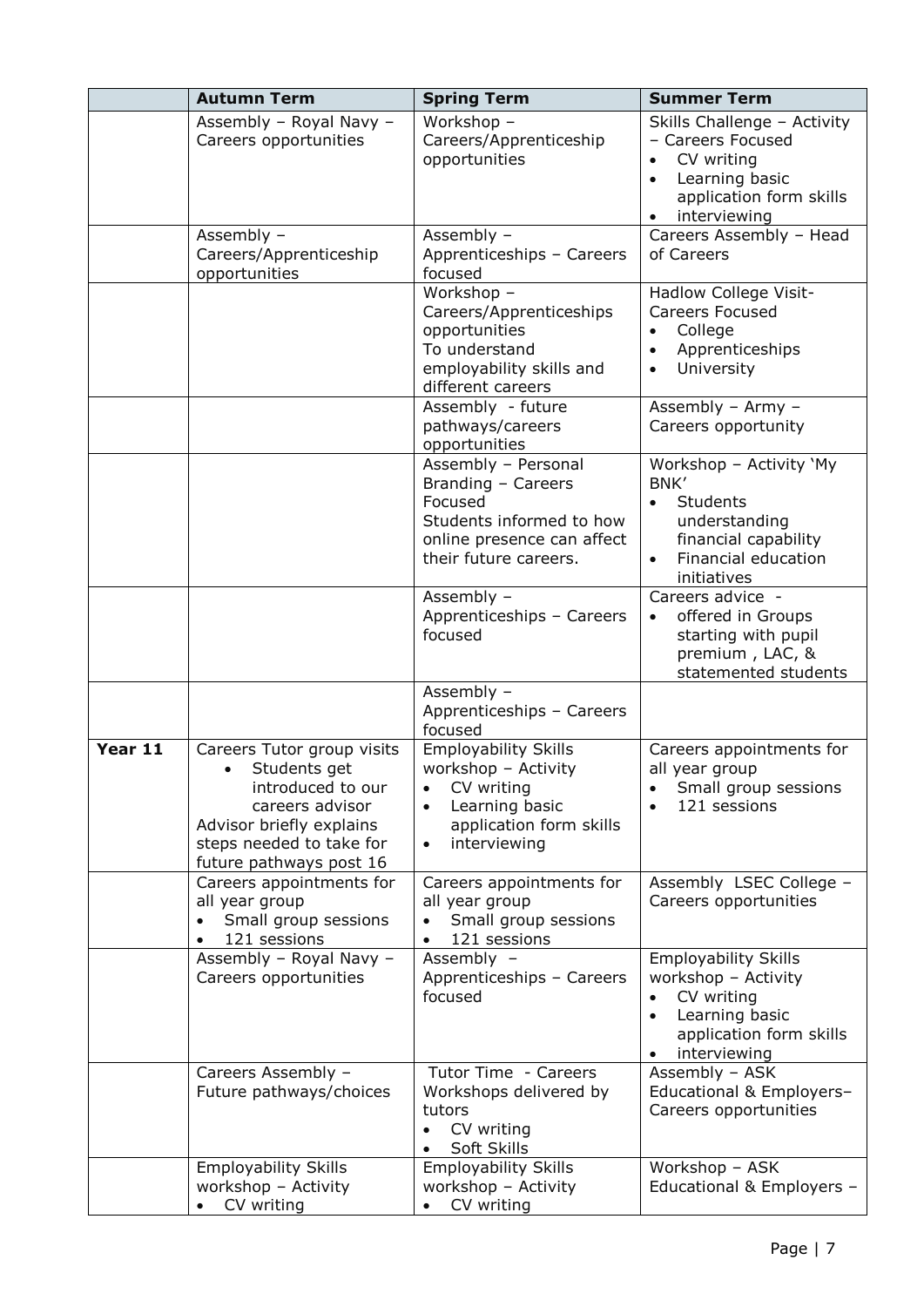|                | <b>Autumn Term</b>                                                                                                                                                              | <b>Spring Term</b>                                                                                                                                                                                   | <b>Summer Term</b>                                                                                                                               |
|----------------|---------------------------------------------------------------------------------------------------------------------------------------------------------------------------------|------------------------------------------------------------------------------------------------------------------------------------------------------------------------------------------------------|--------------------------------------------------------------------------------------------------------------------------------------------------|
|                | Learning basic<br>$\bullet$<br>application form skills<br>interviewing<br>Assembly -<br>Apprenticeships - Careers<br>focused                                                    | Learning basic<br>application form skills<br>interviewing<br>Assembly - Personal<br>Branding - Careers<br>Focused<br>Students informed to how<br>online presence can affect<br>their future careers. | Apprenticeships/Live<br>$\bullet$<br>broadcasts with<br>employers                                                                                |
|                | Parents Evening - Careers                                                                                                                                                       | Assembly -<br>Apprenticeships/college -<br>Careers focused                                                                                                                                           | Mentoring<br>programmes/Workshops<br>Careers focused<br><b>Potential NEET</b><br>students<br>Soft skills<br>$\bullet$<br>CV writing<br>$\bullet$ |
|                | Workshop - Activity<br>Apprenticeships<br>Team work<br>Soft Skills                                                                                                              | Navy - Workshop -<br>Employability skills<br>Interviewing skills<br>Team work skills<br>$\bullet$<br>Cv writing                                                                                      | <b>WEX</b><br>Work Experience offered<br>as self finds - small bank<br>of placements if required                                                 |
|                | Skills for London Trip - HE<br>Fair - Careers focused<br>Students to meet local<br>business for careers<br>opportunities/advice<br>College placements<br>Apprenticeship schemes | <b>WEX</b><br>Work experience<br>$\bullet$<br>placements for the<br>college based students<br>Army WEX placements<br><b>Bexley Council WEX</b><br>placements                                         | Assembly - Army -<br>Careers opportunity                                                                                                         |
|                | Assembly - NHS - Careers<br>focused                                                                                                                                             | College Trip - Activity -<br>Careers fair<br><b>Meeting Employers</b><br>Local colleges<br>Apprenticeship placements                                                                                 | Army Activity Day<br>Team Work<br>Leadership Skills                                                                                              |
| Year 12<br>/13 | Careers appointments for<br>all year 12 &13<br>Small group sessions<br>121 sessions                                                                                             | Careers appointments for<br>all year 12 &13<br>Small group sessions<br>121 sessions<br>$\bullet$                                                                                                     | Careers appointments for<br>all year 12 &13<br>Small group sessions<br>121 sessions                                                              |
|                | Assembly - NHS - Careers<br>focused                                                                                                                                             | Assembly Apprenticeship<br>- Careers Focused                                                                                                                                                         | Hadlow College Visit-<br><b>Careers Focused</b><br>Apprenticeships<br>University                                                                 |
|                | Skills for London Trip - HE<br>Fair - Careers focused<br>Students to meet local<br>business for careers<br>opportunities/advice<br>College placements<br>Apprenticeship schemes | Assembly - Personal<br>Branding - Careers<br>Focused<br>Students informed to how<br>online presence can affect<br>their future careers.                                                              | British Army - Assembly -<br><b>Careers Focused</b>                                                                                              |
|                | Assembly - Royal Navy -<br>Careers opportunities                                                                                                                                | Assembly Apprenticeship<br>- Careers Focused<br>Assembly Apprenticeship                                                                                                                              | Assembly Apprenticeship<br>- Careers Focused<br>Open Evening - Year 12 &                                                                         |
|                | Assembly - ASK<br>Educational & Employers-<br>Careers opportunities                                                                                                             | - Careers Focused<br>Assembly Apprenticeship<br>- Careers Focused                                                                                                                                    | 13<br>Assembly Apprenticeship<br>- Careers Focused                                                                                               |